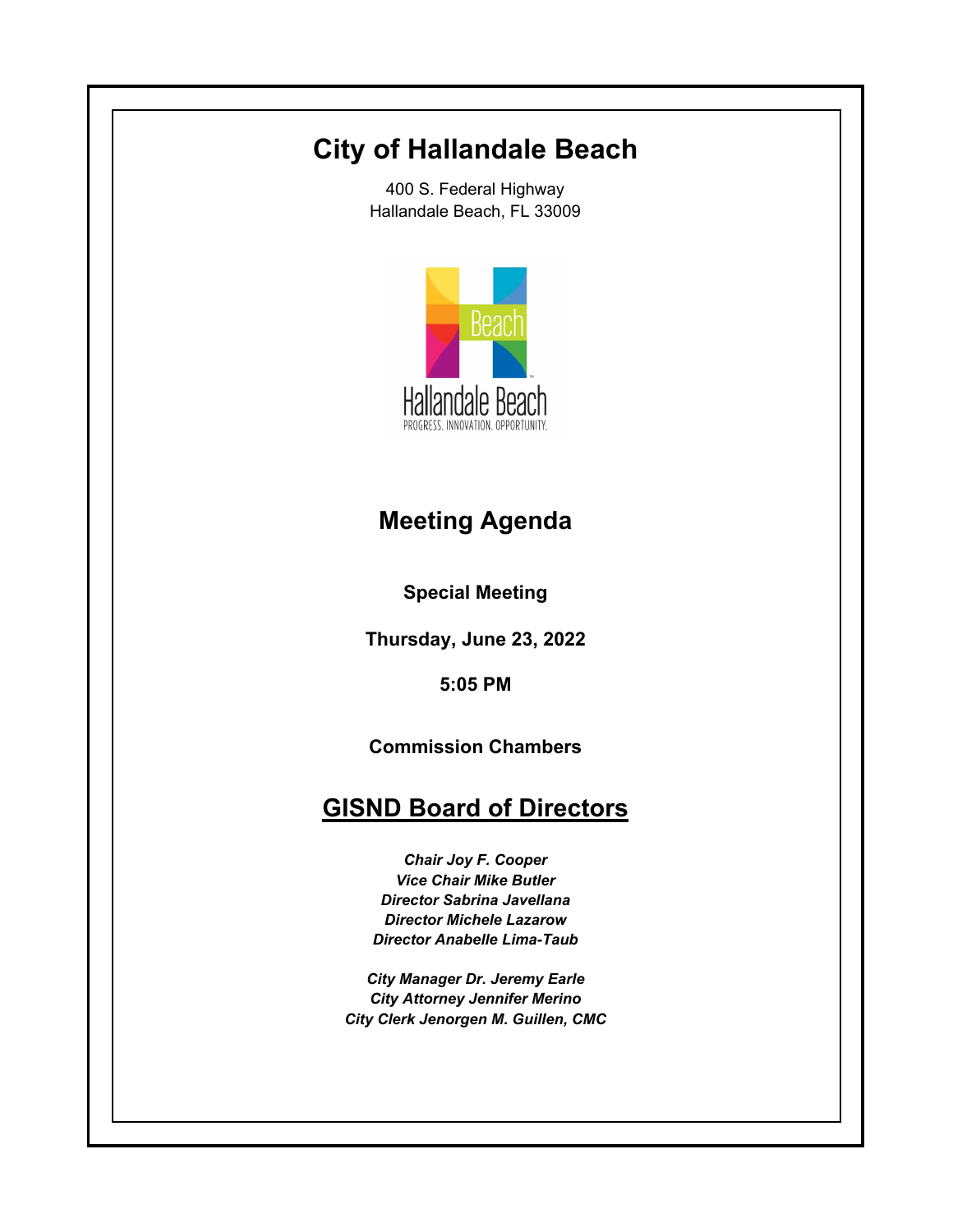### **SPECIAL GISND BOARD OF DIRECTORS MEETING**

- **1. CALL TO ORDER**
- **2. ROLL CALL**
- **3. PLEDGE OF ALLEGIANCE**

**4. PUBLIC PARTICIPATION - (Speakers must sign-in with the City Clerk prior to the start of the meeting.)**

- **5. PRESENTATIONS**
- **6. DIRECTORS COMMUNICATIONS**
- A. DIRECTOR JAVELLANA
- B. DIRECTOR LAZAROW
- C. DIRECTOR LIMA-TAUB
- D. VICE CHAIR BUTLER
- E. CHAIR COOPER
- **7. APPROVAL OF DRAFT MINUTES**

#### **8. CITY BUSINESS**

- A RESOLUTION OF THE BOARD OF DIRECTORS OF THE GOLDEN ISLES SAFE NEIGHBORHOOD DISTRICT, ESTABLISHING THE PROPOSED MILLAGE RATE FOR FISCAL YEAR 2022-2023; AND SETTING THE DATE, TIME, AND PLACE OF PUBLIC HEARINGS TO CONSIDER THE PROPOSED MILLAGE RATE; PROVIDING FOR DIRECTIONS TO THE CITY CLERK; AND PROVIDING FOR AN EFFECTIVE DATE. (STAFF: BUDGET DIRECTOR) A.
- [Agenda Cover Memo](http://hallandalebeach.legistar.com/gateway.aspx?M=F&ID=cffbea86-5786-46e3-87b3-ee5a23b4aab1.docx) [Exhibit 1 - Resolution](http://hallandalebeach.legistar.com/gateway.aspx?M=F&ID=548e951c-222a-4e48-be22-39235d55f2ea.docx) [Exhibit 2 - Millage Rate Calculation](http://hallandalebeach.legistar.com/gateway.aspx?M=F&ID=3122ba86-ccaf-429f-b2d7-1c9f1579f054.pdf) *Attachments:*

## **9. CITY ATTORNEY COMMUNICATIONS**

#### **10. CITY MANAGER COMMUNICATIONS**

### **11. ADJOURN**